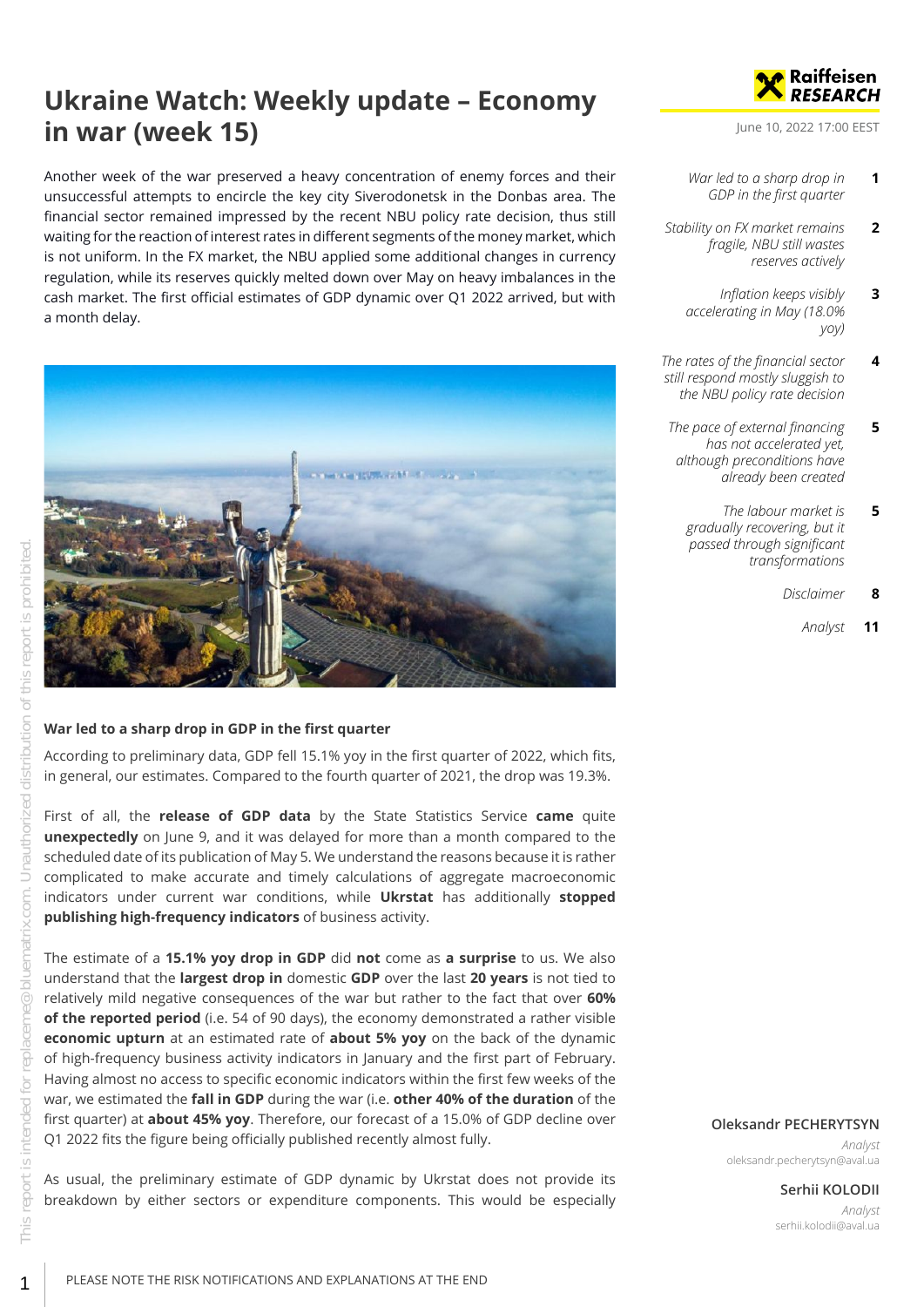difficult to do under war conditions and the inability to gather data on high-frequency economic indicators. However, according to our estimates, we consider a **large decline in investments** (with an estimated drop of 25% yoy) as the primary driver of a significant reduction in GDP on the expenditures side. An estimated **negative impact** of war on **consumer spending** (-15.0% yoy) was also quite substantial in the first quarter, albeit milder vs the investments' figure, as we still noticed some hikes in consumption a few days before and after the war started. The negative contribution of net exports and government consumption was, according to our estimates, negligible to the GDP figure over Q1 2022.

Regarding the sectoral breakdown, we estimate the rather **substantial negative impact** of war on the value-added of **almost all core sectors**. The only notable exception is the IT sector which showed strong resilience to the previous Covid-crisis and became the most immune to the current crisis as well. However, we could expect the most substantial decline in transport and trade sectors due to the primary and most immediate negative impact of the war on their performance as the enemy tried to do significant damage to the infrastructure. The primary negative impact on agriculture is also estimated to be relatively mild over Q1 2022 compared to other sectors, as activity in the sector was not strong due to seasonal factors.

We expect to see a **substantial worsening in GDP dynamic** in the second quarter, where the most negative impact of the war on the domestic economy was noticed, and a certain time lag was required before the economy started to restore. However, ongoing hard battles, attempts of the enemy to capture Ukrainian Donbas and the constant bombing of critical infrastructure throughout the whole Ukrainian territory would be the core factors behind a substantial drop in GDP over the second quarter of this year. We think it **may demonstrate a decline of close to 50% yoy**, with a catastrophic slump in investments by 70-80% yoy and a fall by half in private consumption. Even though **we still keep our whole-year GDP forecast of -33.0% yoy**, evident delay in the war conflict and the threat to transform it into a long-lasting conflict may require a downward adjustment in our forecasts already quite soon.

#### <span id="page-1-0"></span>**Stability on FX market remains fragile, NBU still wastes reserves actively**

The **first reaction** of the **unofficial FX market to the NBU policy rate decision** was rather **restrained**, without any substantial immediate movements in the exchange rate in either direction, while corresponding expectations on shortening external imbalances might weaken speculative sentiment there. The NBU decision has not caused a quick decline in the USD/UAH on the unofficial market, thus preserving the difference between it and the official exchange rate at a quite wide level of 20%. This is definitely still better than the 28% spread seen at the end of May, while it provides incentives for arbitrage and involvement in grey schemes to profit from the difference in exchange rates in multiple market segments. Even though **we expect gradual adjustment of the unofficial exchange rate downwards** within the coming weeks, **we** still **wait for more actions from the NBU** regarding simultaneous upward adjustment in the official exchange rate and, correspondingly, the rate of non-cash operations. We still expect a gradual switch to a flexible exchange rate (with a number of additional restrictions) would be done soon. In particular, the return of the NBU to inflation targeting through a policy rate mechanism reduces the necessity to keep a fixed exchange rate as a method to prevent imported inflation.

In currency regulation, the **NBU made additional adjustments** this week by widening the maximum limits for payments on import and export operations **from 90 to 120 days**. Theoretically, these actions may additionally raise market imbalances as exporters have more time to sell their foreign currency proceeds. However, in the absence of mandatory FC sales, this measure would not impact the market substantially, while the extension of the time for payment is tied to longer operations after the destruction of supply chains for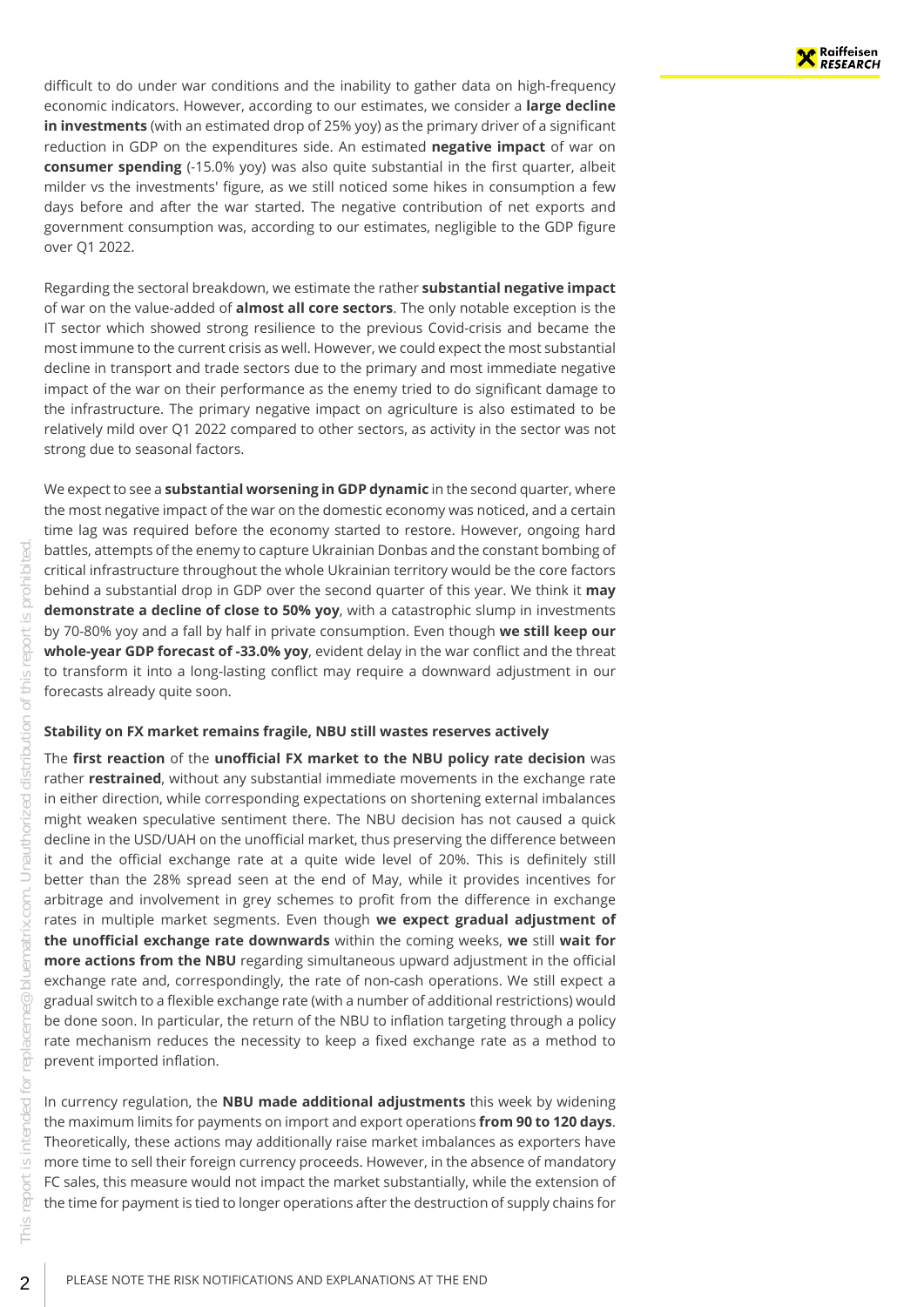Ukrainian external trade, especially because of the closure of marine routes. Therefore, we consider the recent NBU decision as an intention to smooth the market and remove additional inefficiencies there.

It was not a surprise to us to see in May **the sharpest monthly decline** (by USD 1.8 bn) **in NBU FC reserves over the last eight months** to a two-year minimum of USD 25.1 bn. This happened mostly due to quite **intensive "wasting" of NBU reserves** via its interventions (-3.4bn) **not seen since the financial crisis** of 2008. Definitely, the bulk of this outflow was tied to the necessity to cover the gaps with the cash FX market due to the substantial difference between official and unofficial exchange rates because this inefficiency allowed to raise the intensity of "card tourism" in the first half of May. We hope that corresponding changes in FX regulation regarding the limits of cash withdrawals abroad and flexibility of cash conversion rates have reduced these outflows in the second half of the past month. A solid drop in NBU reserves over May also occurred on **substantial underfunding of the budget via external financial assistance**. In particular, the government received just USD 1.7 bn of external loans and grants over the last month, which looks quite small vs. the estimated level of USD 5.0 bn. In any case, a decline in NBU FC reserves has not worsened their import coverage substantially by lowering this indicator moderately to an estimated level of 3.6 months of imports. This still indicates the good ability of the NBU to keep the exchange rate and FX market controlled in the medium term.

**We expect** to see a **milder outflow from NBU FC reserves** in June due to smaller imbalances in the cash FX market. However, a still wide gap between cash and non-cash exchange rates, as well as the inability to restore exports in full amount, would still require some supportive interventions from the NBU. We think that the recent policy rate decision could gradually diminish market imbalances, while this should take more time in order to adjust to new conditions, especially under conditions of very limited freedom of financial markets. However, as soon as external financial assistance is expected to be substantially increased, we even can see a stabilisation of FC reserves this month in case the former would be disbursed in the amount of no less than USD3.0 bn.



Chart 1 - Net NBU interventions (USD mn equivalent)

*NBU, RBI/Raiffeisen Research*

### <span id="page-2-0"></span>**Inflation keeps visibly accelerating in May (18.0% yoy)**

CPI remains on an upward trend, caused by both domestic, war-related reasons and the impact of global inflation. The latter factor is also partially tied to the war in Ukraine. On the other hand, the magnitude of the initial inflationary shock slowly winds off as the economy adjusts to new conditions. In particular, yoy inflation slowed down its growth pace, with 160bp acceleration in May vs 271bp acceleration in April. Monthly CPI also

 $\bigcirc$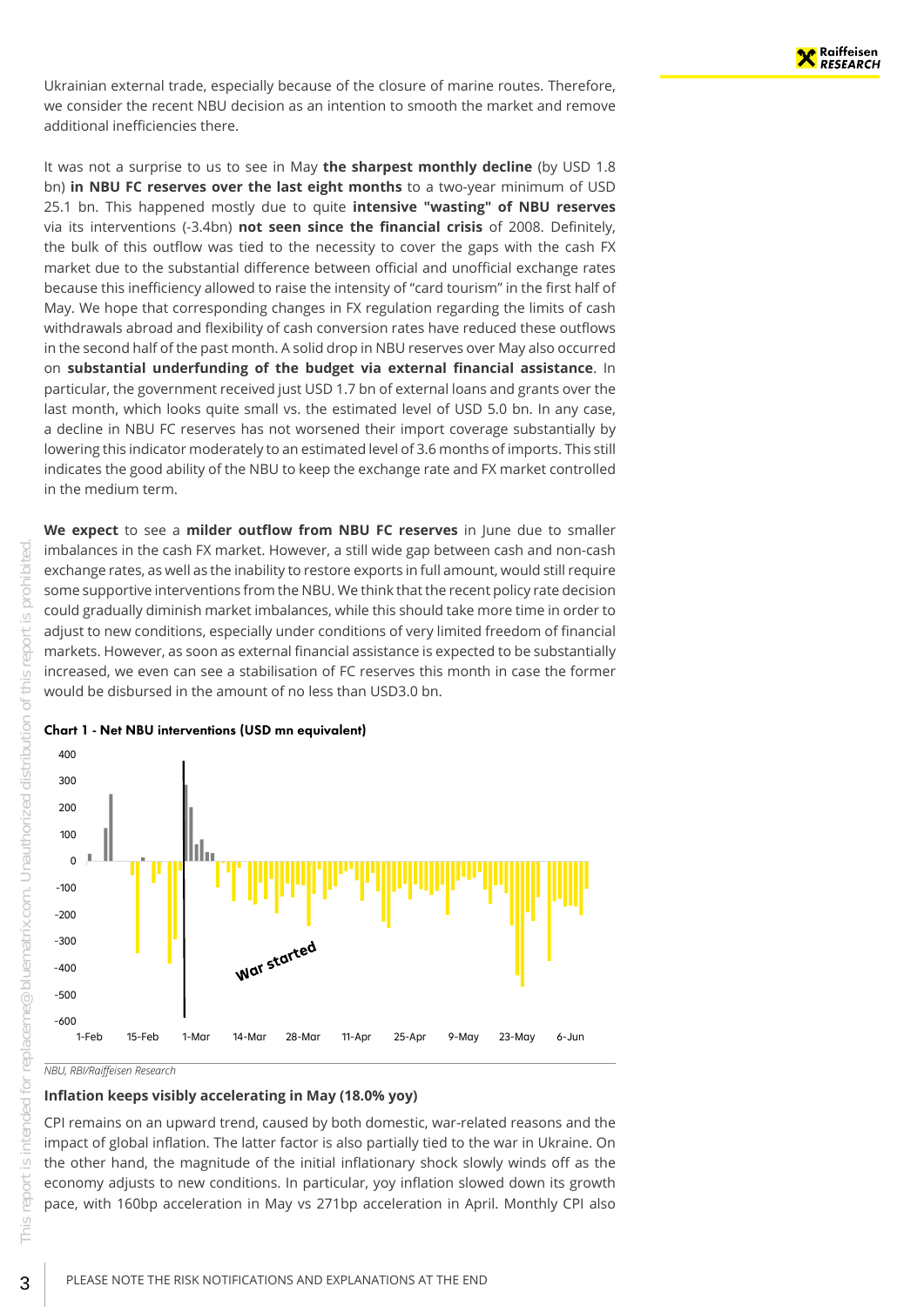recorded a slowdown to 2.7% in May vs 3.1% the month before. This is mostly in line with our estimates of 2.5% but visibly higher than consensus forecasts. **Inflation dynamics remained geographically heterogeneous**, as places closer to the conflict zones showed higher increases on average.

In May, a traditional hike in the prices of food products is mostly attributed to seasonal factors, and an increase in their prices is mostly reflected in fruits (11.5% mom) and vegetables (5.4%). However, this time they are also dependent on the limited availability of early fruits and vegetables due to the temporary occupation of the Kherson region – the core supplier of these products. A visible hike in the price of alcohol and tobacco products by 3.9% mom is also the result of disrupted supply chains and increasing logistics costs, while the price growth in imported products is still restrained by the fixed exchange rate. Administrative measures on public utility tariffs also preserved low inflation in this segment.

As we mentioned earlier, **we expected a visible influence of consequences of administrative price regulation** to be reflected **in the price of fuel** in May when this regulation was relaxed due to a fuel crisis inside the country. This caused an upward adjustment in the price of fuel by 22.8% over the month, which transformed into serious yoy fuel inflation of 57.5%. It also already caused a moderate increase in transport tariffs (by 6.7% mom), while we could see the influence of the fuel factor on the price of final goods from other groups, which would keep general inflation elevated within the coming few months.

Same as headline inflation, the **core CPI also recorded an acceleration** in yoy terms in May to a six-year maximum of 13.8%. Even though the gap between headline and core inflation has been expanding recently due to the acceleration in fuel and food inflation, the increasing dynamic of core CPI is still solid enough to be concerning, with potential threats in the medium-term. The concerns would be even more severe in case of movement to a floating FX regime and corresponding pressure of imported inflation. Therefore, we again reiterate our view that the recent NBU decision to hike its policy rate substantially to 25% was the right move in order to limit the monetary component of inflation acceleration this year.

As **the risks of further acceleration of inflation have not evaporated for the nearterm future**, we maintain our year-end **inflation forecasts at 20.5% yoy**. However, within the coming month, the pace of monthly inflation would be again weaker due to seasonal factors, while limited availability of fruits and vegetables from occupied territories as well as the pass-through effect of fuel prices on other goods and services would keep monthly inflation in June high, at 0.7%, in our view.

#### <span id="page-3-0"></span>**The rates of the financial sector still respond mostly sluggish to the NBU policy rate decision**

After more than a week has passed following the interest rate hike by the NBU, **some segments of financial markets remained mostly sluggish** in their reaction to this decision. In particular, banks' deposit rates remained unchanged at around 6.2% for 3-month deposits and 7.8%-8% for the 12-month deposits, as measured by Ukrainian Index Rates for Deposits (UIRD). This can be explained by the urgent necessity to raise the yields in the absence of alternative investment opportunities with a higher yield. Additionally, lower demand for new loans during the war requires a smaller volume of banks' resources. However, the **process of deposit hikes has already started, mainly from small banks**, which rely more significantly on deposits as their core resources. Also, there is a big difference between the potential hike in the rates of short- and long-term deposits because almost everyone understands that the current level of NBU policy rate is a local ceiling, and it will not stay the same for a long time. Therefore, w**e consider**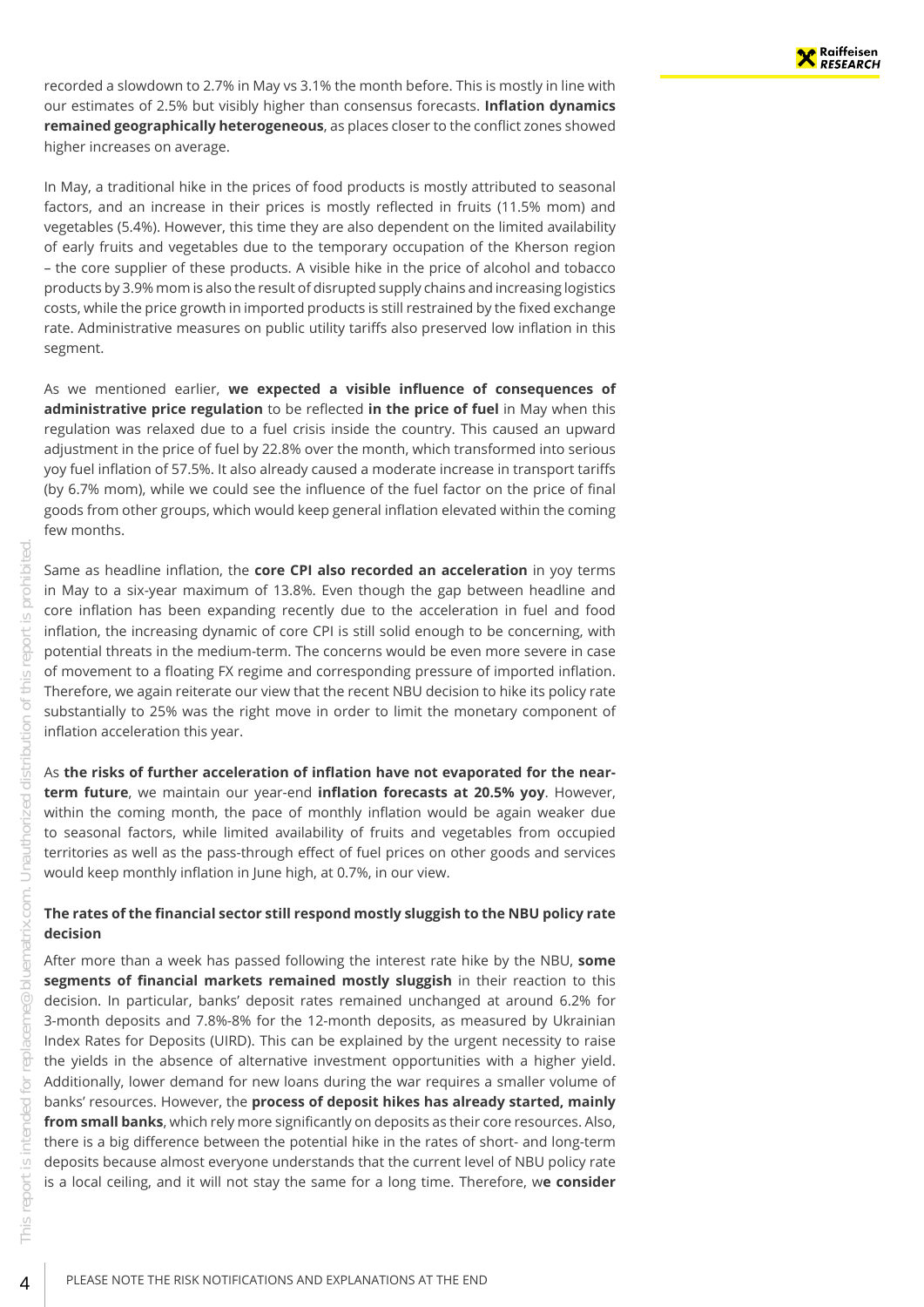**a smaller hike in 12-month deposits** compared with the products maturing in three months or earlier.

Contrary to deposit rates, **the transmission mechanism from the NBU policy rate decision works much faster for banks' loan rates**, while upside potential there might also be limited by increasing risks of non-payments and weaker demand for loans. In any case, we maintain our view that **it may take several weeks or even months for all banking rates to react to the NBU policy rate decision**, while the magnitude of this reaction would highly depend on the type of banking products, their duration, overall expectations of market participants regarding further actions of the NBU and the dynamic of yields on other hryvnia-denominated assets.

It seems that the intention of NBU to stimulate the Finance Ministry to make the corresponding adjustment in war bonds' yields has not materialised yet, while the positions of the two institutions as to the strategy on bonds' market still remain under active discussions. It is a matter of fact that **the government has not reacted anyhow to the NBU policy rate decision this week** by deciding to preserve placement yields on war bonds unchanged this week at 9.5%-11.5%. This shaped the decline in the placement volumes of new bonds to the lowest level seen since the start of the war. We estimate that the sharpest fall in demand for bonds was recorded, especially from the side of banks, which currently have a good alternative to invest their assets into NBU deposit certificates with a yield of 23% on O/N CDs. Therefore, **we still see a high probability of gradual upward adjustment in war bonds' yields** within the coming weeks. In its turn, this could be a good instrument to prevent the active flow of free hryvnia liquidity into the FX market.

#### <span id="page-4-0"></span>**The pace of external financing has not accelerated yet, although preconditions have already been created**

Over the last week, **the volume of external financing has not changed significantly**: Ukraine has received a EUR 150 mn loan from the German state reconstruction bank (KfW) to finance its social needs. As a result, the total amount of external financing received since the beginning of the war amounted to USD 6.8 bn, slightly lower than initially expected. At the same time, the share of grant aid, which is included in the state budget revenues, was 21%, which is very close to our preliminary estimate made earlier (**[Ukraine](https://raiffeisenresearch.bluematrix.com/sellside/EmailDocViewer?mime=html&co=raiffeisenresearch&id=replaceme@bluematrix.com&source=mail&encrypt=f71ca732-a9d1-4235-8b74-64af7d2e4b6d) [Insights: War leads to serious budget revision and record-high deficit](https://raiffeisenresearch.bluematrix.com/sellside/EmailDocViewer?mime=html&co=raiffeisenresearch&id=replaceme@bluematrix.com&source=mail&encrypt=f71ca732-a9d1-4235-8b74-64af7d2e4b6d)**). The total amount of announced external financing for the budget needs in 2022 is USD 36.3 bn, 19% of which Ukraine has already received.

However, **we still believe** that there are prerequisites for **increased external financing** as early as July. The World Bank has approved a USD 1.5 bn package for additional funding, under which the UK has already signed guarantees for USD 450 mn. Japan, in turn, has expanded its concessional lending program from USD 100 mn to 600 mn. The newly appointed US Ambassador to Ukraine, Bridget A. Brink, announced that Ukraine would soon receive an additional USD 7.5 bn in grant assistance in addition to the USD 1.0 bn it has already received from the US in April and May. In this case, the share of grants, taking into account the previously announced but not yet received tranche from Germany and other countries, may increase to 28%, which will positively impact the dynamics of the state debt.

#### <span id="page-4-1"></span>**The labour market is gradually recovering, but it passed through significant transformations**

It is still hard to estimate the situation in labour markets currently because its main parameters are still not published by Ukrstat. Hence, some general trends can only be assessed through the analysis of surveys and indirect indicators. First of all, since the beginning of May, we notice a slight excess in the number of those entering Ukraine over those leaving the country. Simultaneously, internal displacements also continue, but not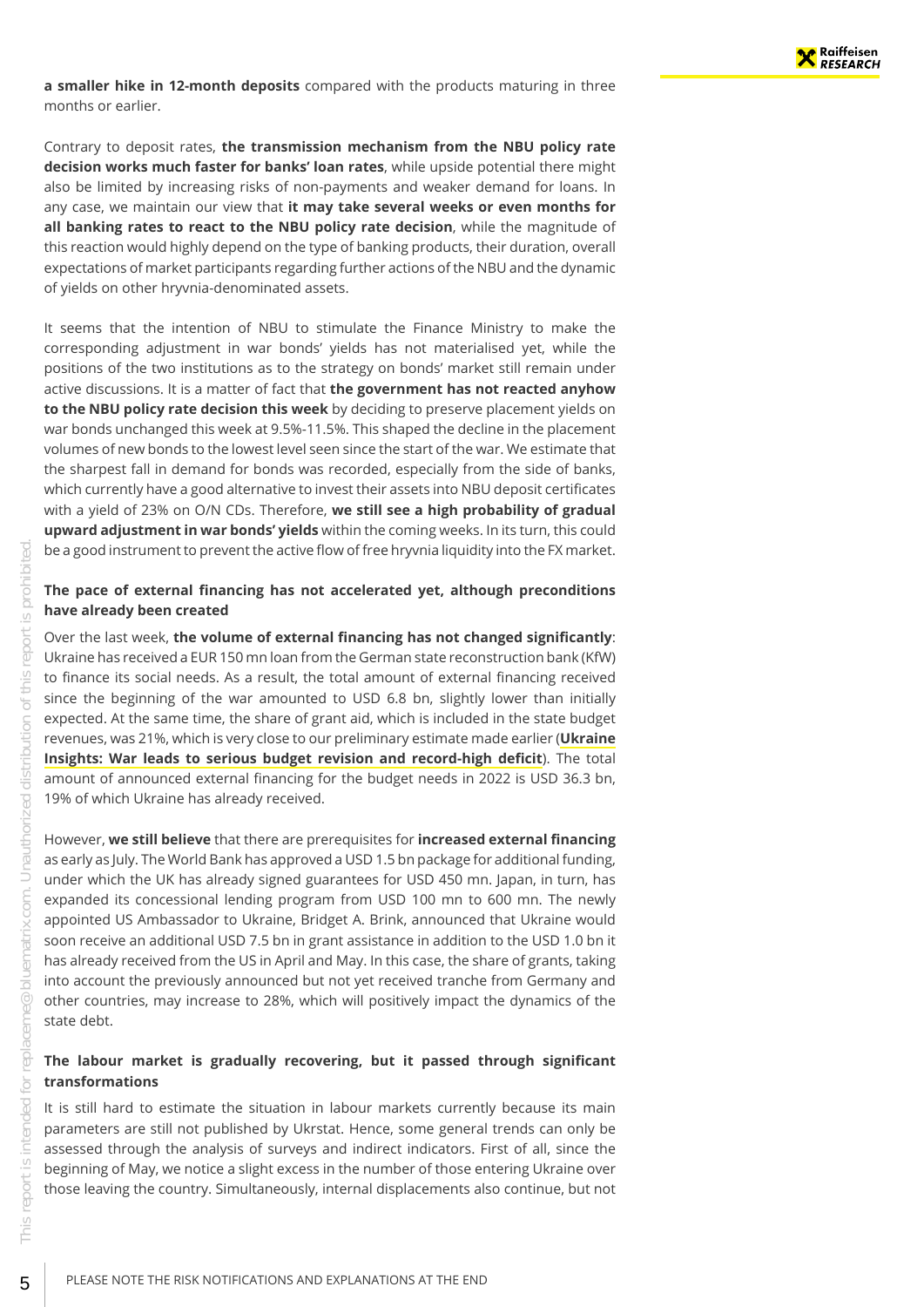at the same pace as in the first months of the war due to some localization of the war in specific regions. In parallel, we see the return of inhabitants of the liberated territories and the largest cities (Kyiv and Kharkiv). All these processes contribute to the **gradual increase in labour supply** in the market, with some **significant changes in the regional context**.

There are certain **differences between the employment indicators in public and private sectors** of the economy: Contracts in the former are more stable. According to the EBA survey, the proportion of SMEs who were not working in May is 17%, much lower than in March (42%). On the payments side, trends are quite contradictory. While the proportion of SMEs that did not pay wages fell from 22% in April to 11% in May, the proportion of businesses that paid wages in full decreased simultaneously, and the level of SMEs that cut wages and laid off employees increased. This still **keeps our outlook on increasing unemployment**, which is estimated at 18.0% for this year vs. just 9.1% the year before. Also, we see the trend of declining personal incomes, which may cause a deterioration in private consumption, thus negatively weighing on the GDP dynamics.



#### Chart 2 - SME wage survey (EBA poll)

*EBA, RBI/Raiffeisen Research*

Within the framework of estimating the potential downturn in wages in Ukraine, we are referring to recent data on own revenues of the state-run Pension Fund because unified social taxes accrued from salaries remains the primary source (91%) of revenues. According to recently released data, in January-May, own revenues of the Pension Fund increased by 13.5% yoy, but the monthly dynamic was not uniform. In particular, in March, there was a substantial slump in Pension Fund's receipts, while In April-May, the situation improved significantly. A substantial yoy increase in May revenues looks quite surprising even if taking into account the negative impact of quarantine restrictions in May 2021 and the fact that the number of payroll taxpayers has decreased as a result of military action. Perhaps this happened because a reasonably high percentage of refugees and displaced persons continue to work in their new place of residence. Despite reasonably positive trends in payroll tax revenues, we do not yet see factors that would allow the average nominal wage in 2022 to remain at least the previous year's level, thus predicting a **decline in the average real wage this year at about 25%**.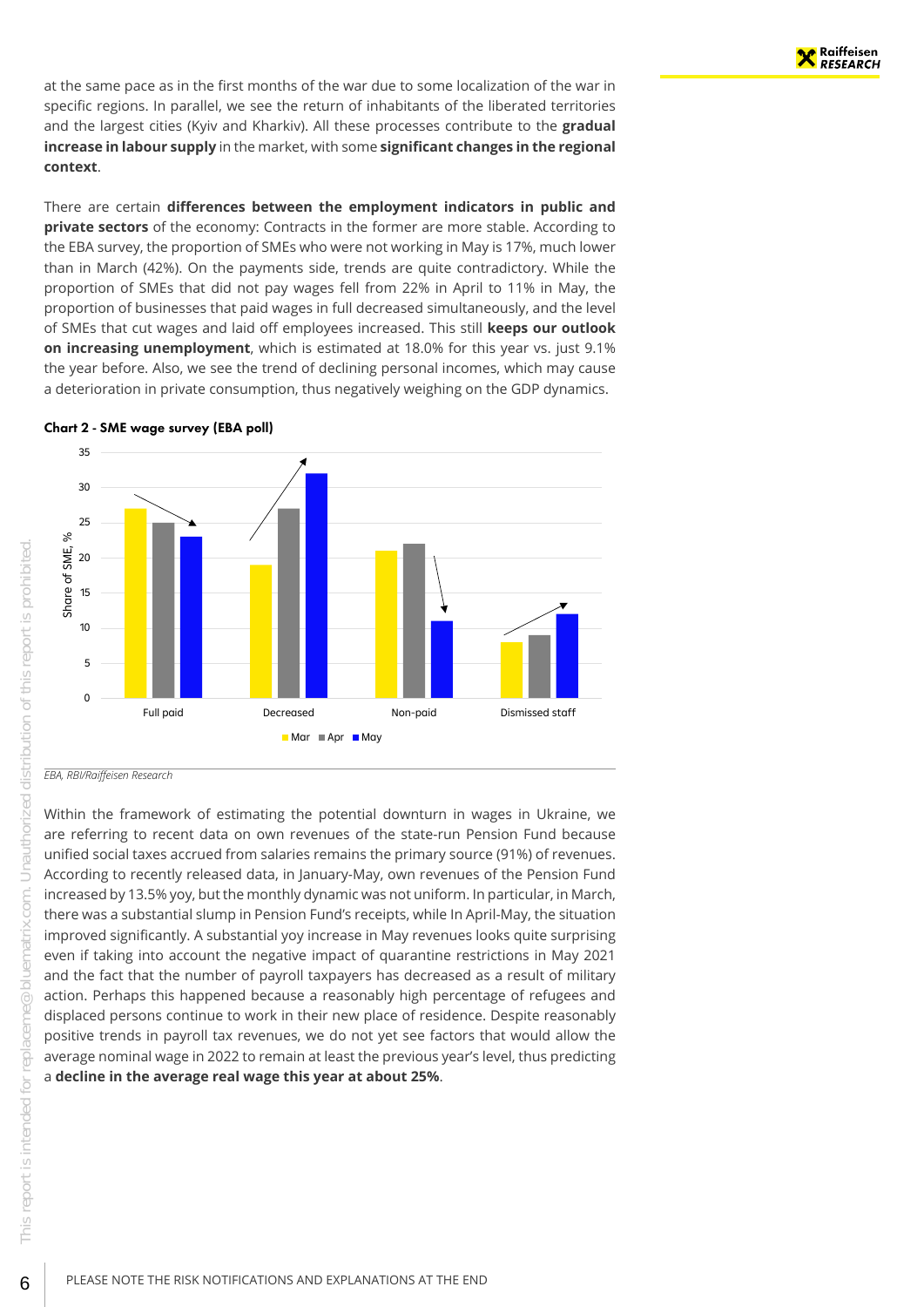

Chart 3 - Payroll tax monthly inflows to the State pension fund (Index, Jan 2022 = 100)



*MFU, RBI/Raiffeisen Research*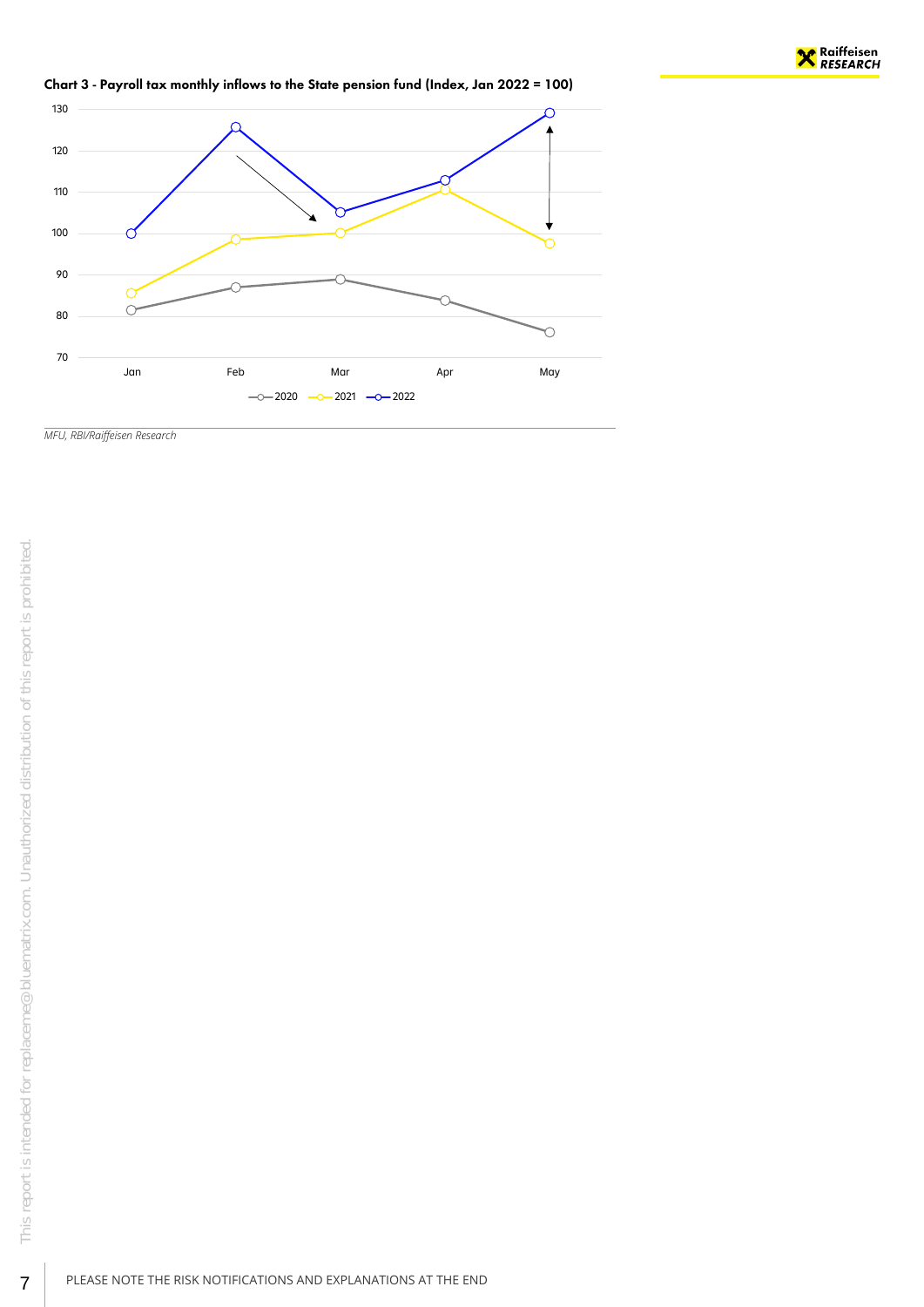

## <span id="page-7-0"></span>**Disclosure**

#### **Risk notifications and explanations**

#### **Warnings:**

- Figures on performance refer to the past. Past performance is not a reliable indicator for future results and the development of a financial instrument, a financial index or a securities service. This is particularly true in cases when the financial instrument, financial index or securities service has been offered for less than 12 months. In particular, this very short comparison period is not a reliable indicator for future results.
- Performance of a financial instrument, a financial index or a securities service is reduced by commissions, fees and other charges, which depend on the individual circumstances of the investor.
- The return on an investment in a financial instrument, a financial or securities service can rise or fall due to exchange rate fluctuations.
- Forecasts of future performance are based purely on estimates and assumptions. Actual future performance may deviate from the forecast. Consequently, forecasts are not a reliable indicator for future results and the development of a financial instrument, a financial index or a securities service.

A description of the concepts and methods used in the preparation of financial analyses is available under: **[www.raiffeisenresearch.com/concept\\_and\\_methods](https://www.raiffeisenresearch.com/concept_and_methods)**.

Detailed information on sensitivity analyses (procedure for checking the stability of potential assumptions made in the context of financial analyses) is available under: **[www.raiffeisenresearch.com/sensitivity\\_analysis](https://www.raiffeisenresearch.com/sensitivity_analysis)**.

Disclosure of circumstances and interests which may jeopardise the objectivity of RBI: **[www.raiffeisenresearch.com/](https://www.raiffeisenresearch.com/disclosuresobjectivity) [disclosuresobjectivity](https://www.raiffeisenresearch.com/disclosuresobjectivity)**

Detailed information on recommendations concerning financial instruments or issuers disseminated during a period of 12 month prior to this publication (acc. to Art. 4 (1) i) Commission Delegated Regulation (EU) 2016/958 of 9.3.2016) is available under: **[https://](https://raiffeisenresearch.com/web/rbi-research-portal/recommendation_history) [raiffeisenresearch.com/web/rbi-research-portal/recommendation\\_history](https://raiffeisenresearch.com/web/rbi-research-portal/recommendation_history)**.

#### **IMPORTANT LEGAL NOTICE**

By opening and/or using the information, services, links, functions, applications or programmes (hereinafter: "contents") offered on this website, the user hereby agrees to be bound by the terms and conditions set out below:

#### **Copyright law**

The contents offered on this website and subsites (hereinafter: the "RBI Research-Website") are protected by copyright law. The downloading or storage of applications or programmes contained on the RBI Research-Website and the (complete or partial) reproduction, transmission, modification or linking of the contents of the RBI Research-Website shall only be permitted with the express and written consent of Raiffeisen Bank International AG ("RBI").

#### **Information content, timeliness of information**

The contents of the RBI Research-Website you are seeking to access is for information only and does neither qualify as investment advice nor constitute or form part of any offer to buy or sell any securities or other financial instruments as defined in Article 5 para 1 number 15 of EU Directive 2014/65 ("MiFID II") in any jurisdiction or jurisdictions, (and must not be considered in any way as an offer or sale in relation to any securities or other financial instrument). In particular, no securities have been or will be registered under the United States Securities Act of 1933, as amended (the "Securities Act"), and no such securities may be offered or sold in the United States absent registration or exemption from registration under the Securities Act.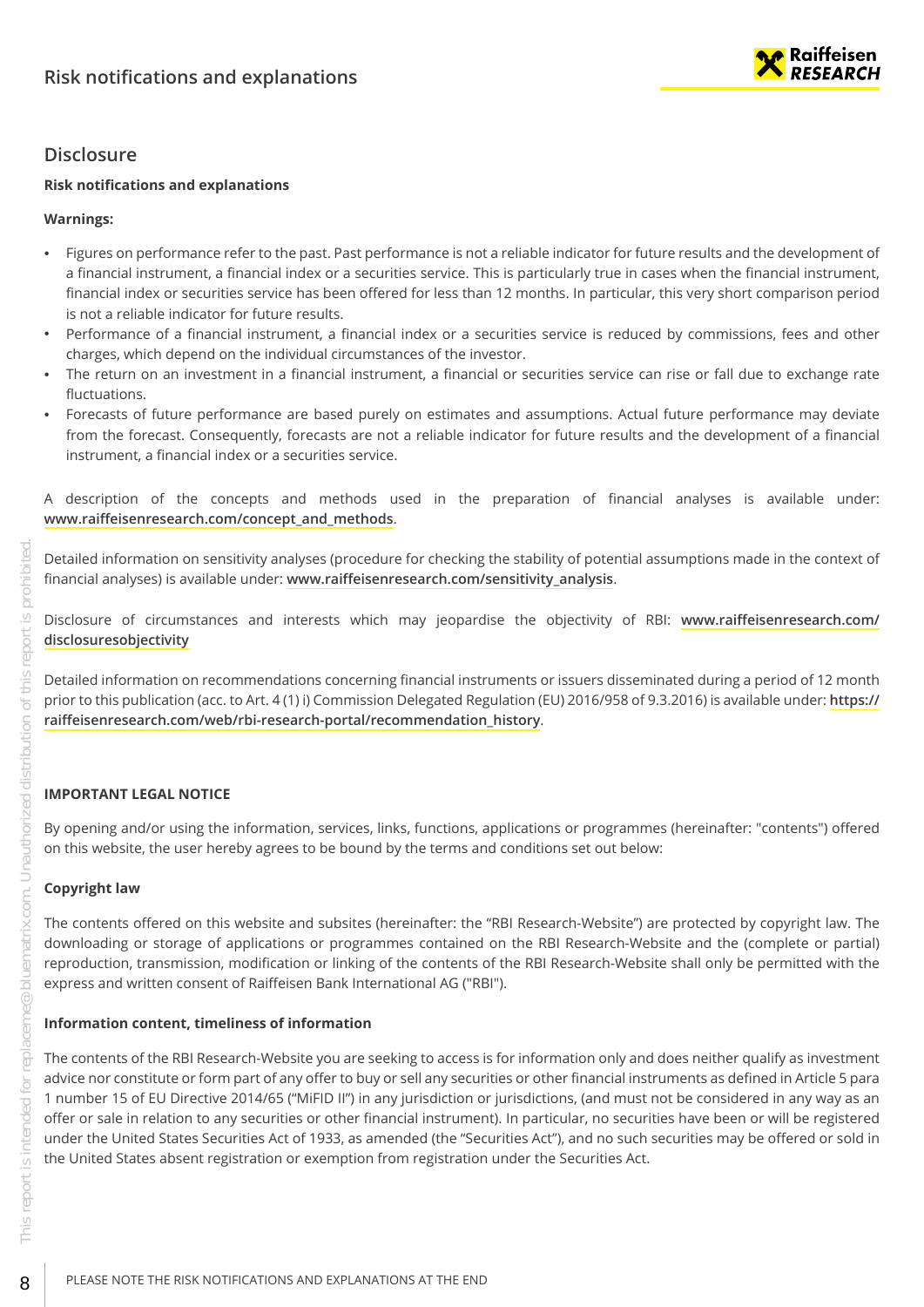

RBI has made every effort to ensure reliability in researching the information published on the RBI Research-Website or sent via RBI Research-Website as well as in selecting the source of information used. Nonetheless, RBI does not assume any liability whatsoever for the correctness, completeness, timeliness or uninterrupted availability of the information made available on the RBI Research-Website or as regards the sources of information used.

The information contained on the RBI Research-Website as well as forecasts published on the RBI Research-Website are based on the information available and the market assessment at the point in time stated in the respective publications. Certain information on this website constitutes forward-looking statements. RBI does not assume and hereby as far as possible expressly excludes any liability for the correctness, completeness or actual occurrence of the events described in the forward-looking statements. Such statements are not guarantees of future performance and involve a number of risks, uncertainties and assumptions. Certain financial data (e.g. stock exchange prices) may in some cases only be published after a certain interval of time has lapsed as defined by the data vendor (usually about 15 minutes or previous day end-of-day quotes). Furthermore, please note that many of the times are given in Greenwich Mean Time (GMT).

You agree and acknowledge that the information and statements contained in the materials you are accessing on the RBI Research-Website speak only as of the date of such document and such information and statements will become inaccurate, stale and/or out-of-date thereafter. These materials should not be relied upon at any time for any investment decision.

RBI assumes no responsibility to maintain documents posted on the RBI Research-Website or to update any documents. Therefore, users of the RBI Research-Website acknowledge that the content of documents available on the RBI Research-Website may not show the most recent scenarios, analysis or conclusions.

#### **Restricted access due to local regulations**

Users of the RBI Research-Website can access some documents and information without registration requirements and without further barriers (the respective area on the RBI Research-Website is hereinafter referred to as "Unrestricted Area"). By accessing the Unrestricted Area, you agree and acknowledge that the materials on the RBI Research-Website may lawfully be made available in accordance with the laws of the jurisdiction in which you are located.

Other documents are only available to persons who have registered themselves in accordance with the required procedure. The part of the RBI Research-Website which can only be acceded by way of registration is hereinafter referred to as "Restricted Area").

Due to the laws applicable in some jurisdictions or regulations imposed by capital market or securities authorities, some of the information published on the RBI Research-Website (e.g. stock analyses) is not addressed to private individuals. In order to ensure the enforcement of such local access restrictions, RBI retains the right to take any (technical) measures it may deem suitable for restricting such information or segments of information subject to the aforementioned restrictions. The passing on of information contained on the RBI Research-Website, which is subject to local access restrictions valid in certain countries, to the persons stated in the relevant restrictions may constitute a breach of securities law or of other laws of said countries.

The distribution or dissemination of information published on the RBI Research-Website as well as the purchase and offering of the respective products in certain jurisdictions may be subject to restrictions or additional requirements. Persons who retrieve such information from the RBI Research-Website or into whose possession such information comes are required to inform themselves about and to observe such restrictions. In particular, the products to which such information published on the RBI Research-Website refers, may generally not be purchased or held by U.S. persons (the term "U.S. person" refers to any legal/natural person having its seat/residence in the U.S.A and any other person within the meaning given to it by Regulation S under the Securities Act 1933 as amended).

Users of the Unrestricted Area should be aware that the documents available on this part of the RBI Research-Website are not made available on the basis that any customer relationship is created between RBI and such user solely on the basis of such user having access to the respective documents. The documents available in the Unrestricted Area are intended to be available to users in the European Economic Area and in the United Kingdom.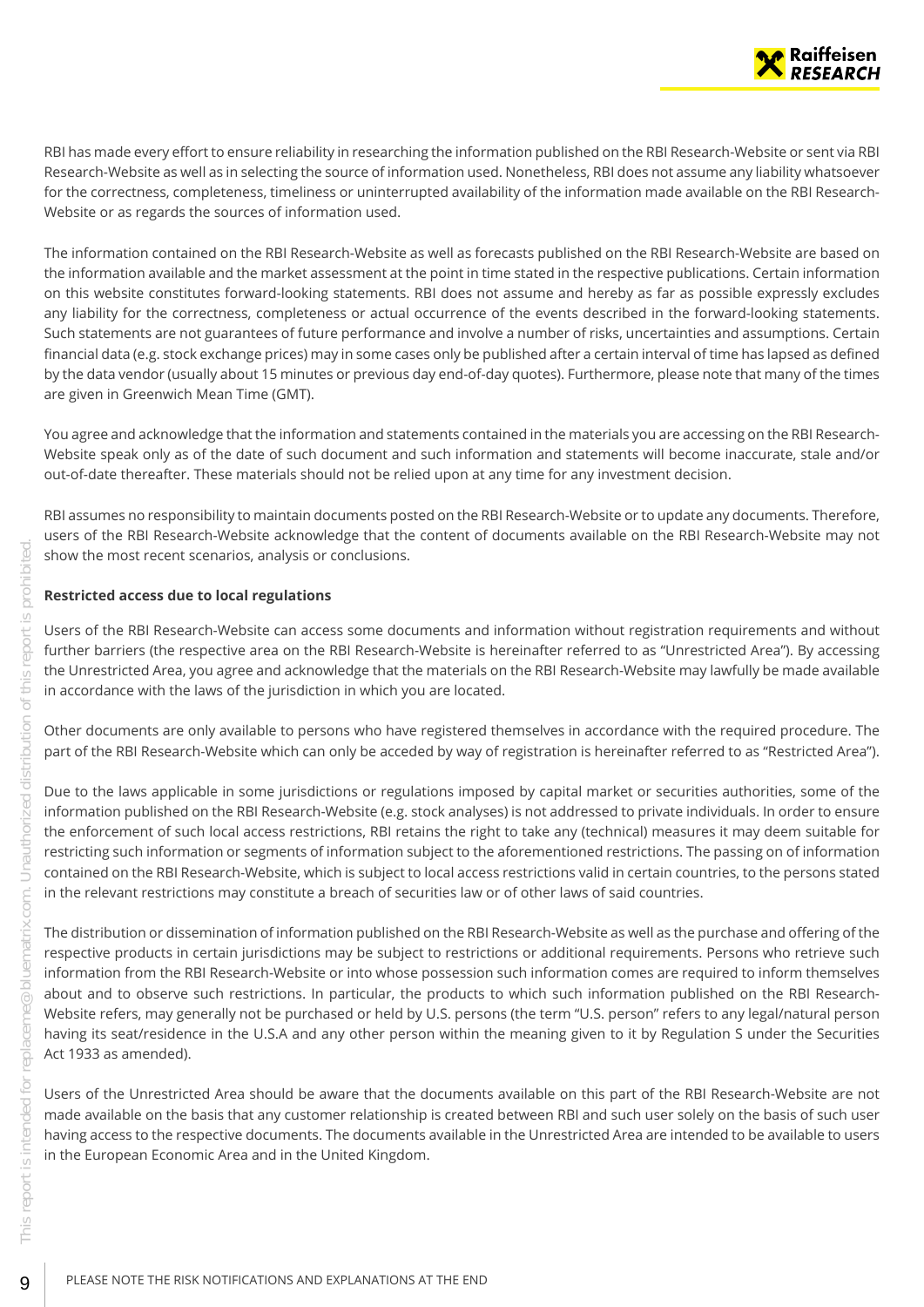

#### **Links to websites or URLs of third-party providers**

With the exception of the cases regulated under § 17 of the Austrian E-Commerce Act, RBI does not assume any liability for the content of websites or URLs of other providers to which links are provided. Neither does RBI assume any liability for the uninterrupted availability or full functionality of the links to websites or URLs of third parties.

#### **Exclusion of liability**

RBI makes no warranty and will accept no liability for any damages whatsoever (including consequential or indirect damages, or lost profits) relating to the access to the RBI Research-Website, the opening, use or querying of the contents on the RBI Research-Website or relating to the links set up on the RBI Research-Website to websites or URLs of third parties. This applies also in cases in which RBI points out the possibility of incurring such damages.

Furthermore, RBI shall not be liable for technical disruptions such as server breakdowns, operating disruptions or failures of the telecommunications links and other similar events, which could lead to the (temporary) unavailability of the RBI Research-Website as a whole or parts of it.

#### **Storage of registration data**

The content in the Restricted Area of the RBI Research-Website is only available to registered users. By sending the completed online registration form, the user confirms the completeness and correctness of the data given and also confirms having truthfully answered the questions asked. Furthermore, by sending the completed online form, the user hereby declares his or her consent to the electronic processing of his or her registration data by RBI for both internal banking organisational purposes and for transmission to other credit institutions within the Raiffeisen Banking Group, which may in turn also process, pass on or use such data. The mass term of the determined the questions and the complete the question of the electronic processing of his or her registration data by RBI Extension to other credit institutions within the Raiffeisen Banking Control c

#### **Changes to the RBI Research-Website**

RBI retains the right to change and to remove the RBI Research-Website at any time (if necessary also without prior notice), in particular as regards changing existing contents (in full or in part) and adding new contents.

#### **General terms and conditions of business**

For (authorised) users who use the services of RBI provided on the RBI Research-Website, the General Terms and Conditions of Business, as amended, of RBI shall apply in addition to the terms and conditions of this Disclaimer.

Please also take note of the general information provided pursuant to § 5 of the E-Commerce Act!

Thomas SternbachLegal and ComplianceRaiffeisen Bank International AGAm Stadtpark 9, 1030 WienTel: +43-1-71707-1541Fax: +43-1-71707-761541thomas.sternbach@rbinternational.com

#### **IF YOU CANNOT SO CERTIFY, YOU MUST CLICK THE BUTTON LABELLED "I DECLINE" OR OTHERWISE EXIT THIS WEBSITE.**

#### **BY ACCESSING THE MATERIALS ON THIS WEBSITE, YOU SHALL BE DEEMED TO HAVE MADE THE ABOVE REPRESENTATIONS AND CONSENTED TO DELIVERY BY ELECTRONIC TRANSMISSION.**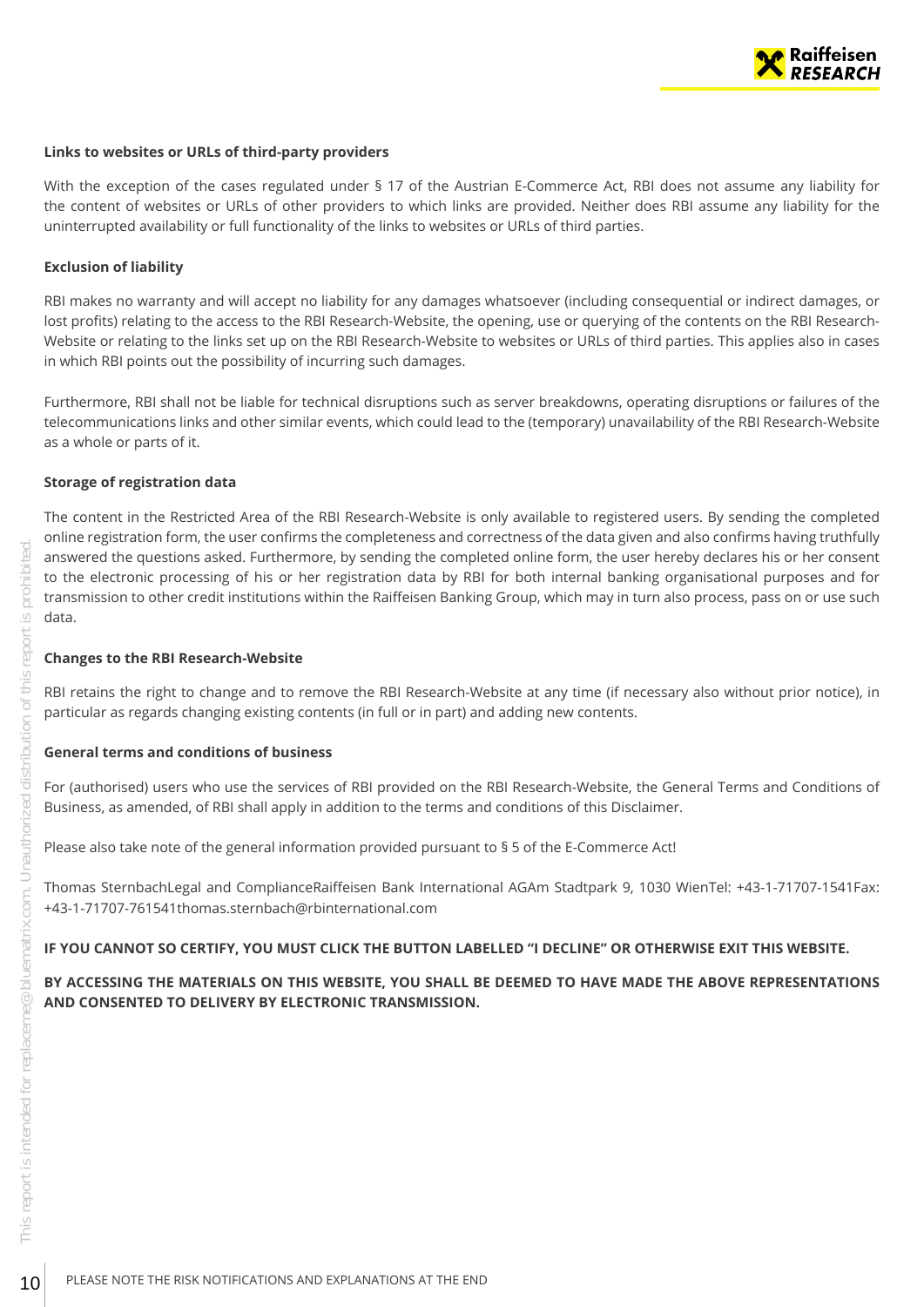## **Contacts**

#### <span id="page-10-0"></span>**GUNTER DEUBER**

 $\Omega$  Austria  $\Box$ gunter.deuber@rbinternational.com

#### **GOTTFRIED STEINDL**

 Austria , gottfried.steindl@rbinternational.com

#### **PETER ÖHLINGER**

 $\heartsuit$  Austria  $\heartsuit$ , D peter.oehlinger@rbinternational.com

#### **FJORENT RRUSHI**

 Albania , ■ Fjorent.Rrushi@raiffeisen.al

#### **ASJA GRDJO**

 $\Omega$  Bosnia Herzegovina  $\Box$ asja.grdjo@raiffeisengroup.ba

#### **EMIL KALCHEV**

 $\mathcal{D}$  Bulgaria  $\Box$ , emil.kalchev@raiffeisen.bg

#### **ZRINKA ZIVKOVIC-MATIJEVIC**

© Croatia , Q . zrinka.zivkovic-matijevic@rba.hr

# **LEVENTE BLAHÓ**

 $\mathcal{Q}$  Hungary  $\Box$ levente.blaho@raiffeisen.hu

#### **DOROTA STRAUCH** ◎ Poland , Q .

dorota.strauch@raiffeisen.pl

#### **IONUT DUMITRU**  $\Omega$  Romania  $\Box$ ,

Ionut.Dumitru@raiffeisen.ro

### **STANISLAV MURASHOV**

 $\circ$  Russia ,  $\Box$ S stanislav.murashov@raiffeisen.ru

**OLEH KLIMOV**  $\mathcal{Q}$  Ukraine  $\mathcal{Q}$ . oleh.klimov@aval.ua

#### **CASPER ENGELEN**

 $\Omega$  Austria  $\Box$ casper.engelen@rbinternational.com

**ANNE VALDER** Austria German, anne.valder@rbinternational.com

**BRISIDA BUZI**  $\circ$  Albania  $\qquad \qquad \Box$ Brisida.BUZI@raiffeisen.al

**ARISTEA VLLAHU** Albania , Aristea.Vllahu@raiffeisen.al

**IVONA ZAMETICA**  $\Omega$  Bosnia Herzegovina  $\Box$ ivona.zametica@raiffeisengroup.ba

# **ANA LESAR**  $\mathcal{Q}$  Croatia  $\Box$ ,

#### **HELENA HORSKA**

 $Q$  Czech Republic  $Q$ ,

 $\Omega$  Hungary  $\Box$ 

 $\mathcal{Q}$  Romania  $\qquad \qquad \Box$ , Nicolae.Covrig@raiffeisen.ro

#### **ANASTASIA BAYKOVA**  $\circ$  Russia  $\Box$

Serbia ,

**SERHII KOLODII**  $\Omega$  Ukraine  $\Box$ S serhii.kolodii@aval.ua



#### **MATTHIAS REITH**

 $\Omega$  Austria  $\Box$ matthias.reith@rbinternational.com

#### **FRANZ ZOBL**

 $\Omega$  Austria  $\Box$ franz.zobl@rbinternational.com

#### **VALBONA GJEKA**

 Albania , valbona.gjeka@raiffeisen.al

### **OLGA ZHEGULO**

® Belarus (D),  $\Box$  olga.zhegulo@priorbank.by

**MIRZA ZORNIC**

 $\Omega$  Bosnia Herzegovina  $\Box$ , mirza.zornic@raiffeisengroup.ba

#### **ELIZABETA SABOLEK-RESANOVIC**

 $\mathcal{Q}$  Croatia  $\Box$ , elizabeta.sabolek-resanovic@rba.hr

#### **DAVID VAGENKNECHT**

 $Q$  Czech Republic  $Q$ , david.vagenknecht@rb.cz

### **ZOLTÁN TÖRÖK**

 $\Omega$  Hungary  $\Box$ torok.zoltan@raiffeisen.hu

#### **ANDREEA-ELENA DRAGHIA**

® Romania , Q . Andreea-Elena.DRAGHIA@raiffeisen.ro

**GREGORY CHEPKOV** Russia ,

■ grigory.chepkov@raiffeisen.ru

**TIBOR LORINCZ** ® Slovakia , QD , tibor\_lorincz@tatrabanka.sk

#### **OLEKSANDR PECHERYTSYN**

 $\Omega$  Ukraine  $\Omega$ . oleksandr.pecherytsyn@aval.ua

# **Imprint**

Creation time of this publication: 10/06/2022 17:41 P.M. (EEST) ; First Dissemination of this publication: 10/06/2022 18:00 P.M. (EEST) **EXPLANESE NOTE THE RISK NOTE THE RISK NOTE THE RISK NOTE AND SERVING SURFACE SURFACE SURFACE SURFACE SURFACE SURFACE SURFACE SURFACE SURFACE SURFACE SURFACE SURFACE SURFACE SURFACE SURFACE SURFACE SURFACE SURFACE SURFACE** 

 $\Box$  gergely.palffy@raiffeisen.hu

**NICOLAE COVRIG**

ABAIKOVA@raiffeisen.ru

**LJILJANA GRUBIC** ljiljana.grubic@raiffeisenbank.rs

ana.lesar@rba.hr

Helena.Horska@rb.cz

**GERGELY PÁLFFY**